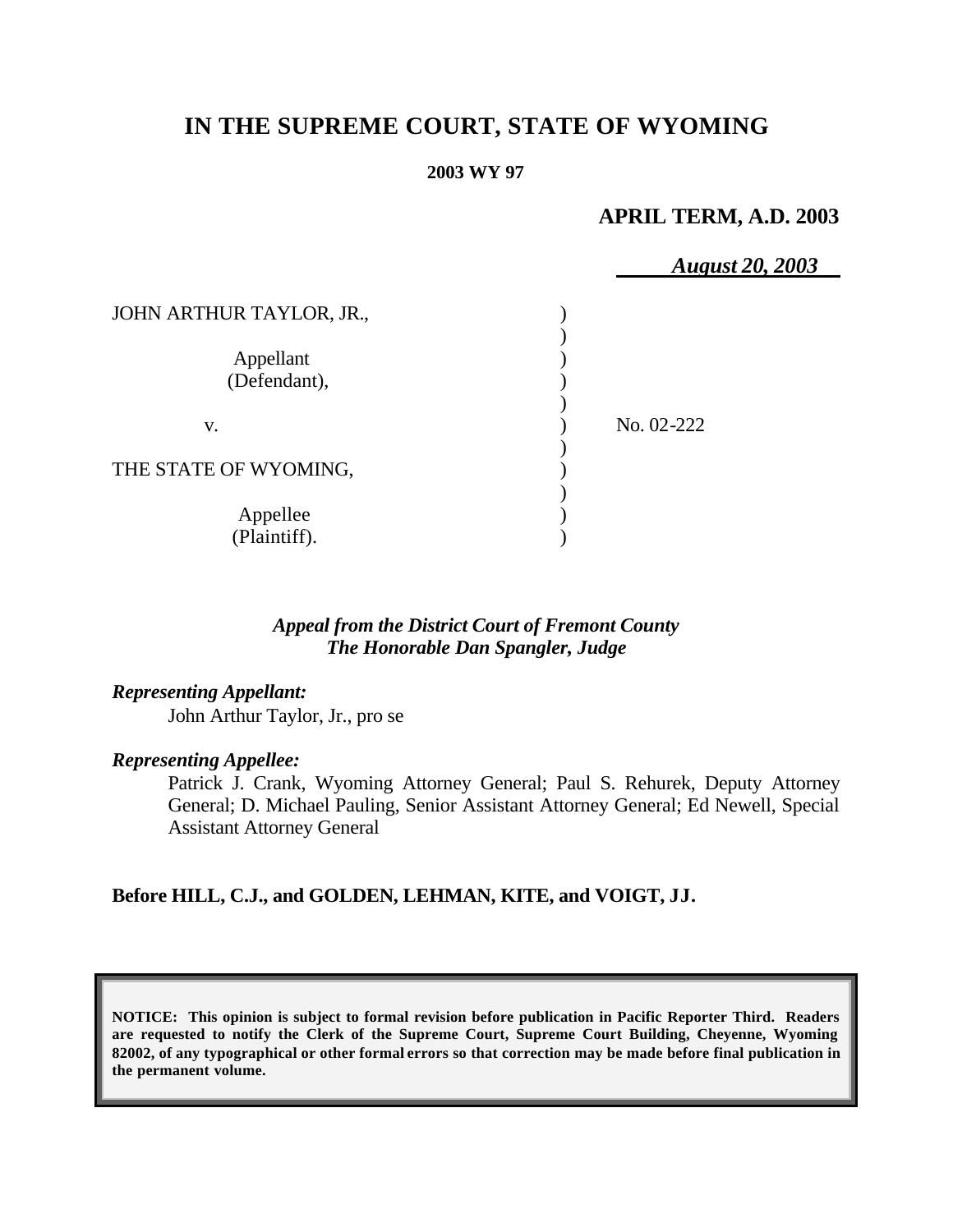**GOLDEN**, Justice.

[¶1] John Arthur Taylor, Jr., appeals the district court's dismissal for lack of jurisdiction of his pro se "Petition to Show Cause Why Judgement [sic] is Not Void." Taylor had filed that petition to challenge his 1997 conviction and sentence for possession of a deadly weapon with unlawful intent. Finding that the district court was without jurisdiction to consider Taylor's petition, we dismiss this appeal as well.

#### **ISSUES**

[¶2] In this pro se appeal, Taylor does not expressly state any issues in his brief. We discern his issue to be whether his 1997 conviction and sentencing are a nullity because written oaths of office were allegedly not filed by the county court commissioners involved in the preliminary stages of his criminal case. The State of Wyoming phrases the issues as follows:

> I. Did the district court have jurisdiction to consider Taylor's "Petition to Show Cause Why Judgement (sic) Is Not Void"?

> II. Does this Court have jurisdiction to consider Taylor's appeal?

### **FACTS**

[¶3] Taylor was convicted of possession of a deadly weapon with unlawful intent following a trial to the court in Fremont County on April 7, 1997, and was sentenced to two to four years in the Wyoming State Penitentiary on June 18, 1997. He appealed his conviction and sentence, which were upheld by decision of this Court on May 26, 2000, in *Taylor v. State*, 7 P.3d 15 (Wyo. 2000).

[¶4] On June 17, 2002, Taylor filed in the district court a "Petition to Show Cause Why Judgement [sic] Is Not Void." The Petition was filed under his criminal case caption and asserts that it was served on the Fremont County Attorney's Office by regular mail. He then filed a "Motion for Summary Judgment" on July 19, 2002. These pleadings allege defects in the arrest warrant and search procedures in 1997, and that his conviction is void because the county court commissioners who presided over his preliminary hearing and ordered him bound over to the district court for trial did not have written oaths of office on file. These issues were not raised in Taylor's previous appeal.

[¶5] The Fremont County Deputy Prosecuting Attorney filed a one-page "State's Response to Defendant's Motion for Summary Judgment," asserting that a motion for summary judgment under the rules of civil procedure does not apply to criminal proceedings; that a motion for new trial pursuant to W.R.Cr.P. 33 would have been due within two years of final judgment; that a motion for arrest of judgment for want of jurisdiction under W.R.Cr.P. 34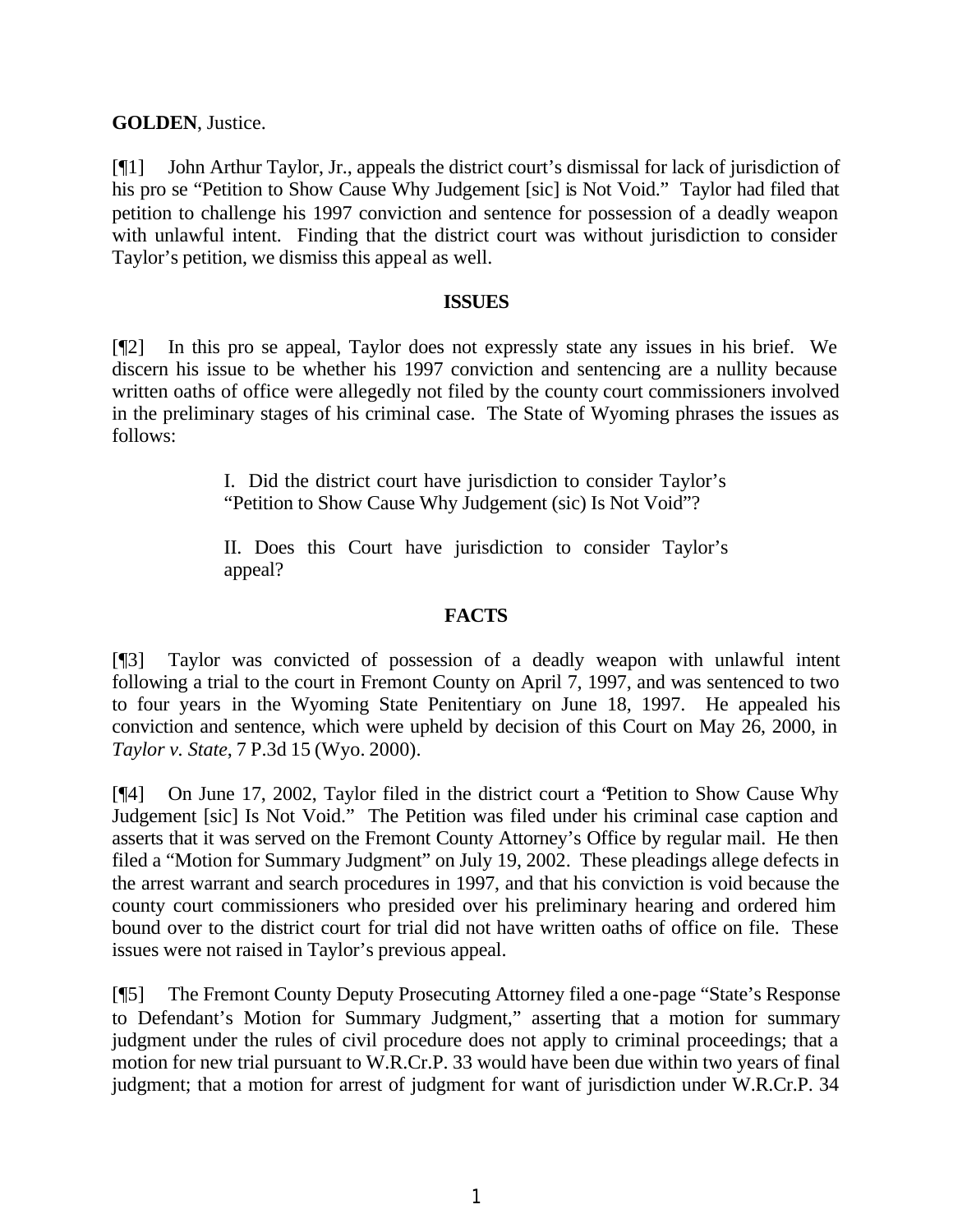would have been due within ten days of conviction, and that a motion for post-conviction relief would be untimely under Wyo. Stat. Ann. § 7-14-103(d).

[¶6] The district court judge issued a decision letter on July 31, 2002, which stated:

Having reviewed your memos and the case of *Nixon v. State,*  2002 WY 118, I find that defendant has not stated any cause for relief over which this court has any authority. Therefore, I will order that the applications filed by defendant be dismissed and the claims be denied.

An order of dismissal was filed on September 3, 2002, which Taylor appealed.

### **DISCUSSION**

[¶7] The district court and the state are correct that this matter is controlled by our decision in *Nixon v. State*, 2002 WY 118, 51 P.3d 851 (Wyo. 2002). The facts in *Nixon* were procedurally similar. Nixon had pled guilty under a plea agreement to first degree murder and aggravated assault and battery. Nine months after this Court affirmed his judgment and sentence, he sought via motion in the district court to withdraw his guilty pleas. The district court, finding it lacked jurisdiction, dismissed the motion to withdraw the plea, and Nixon appealed. We agreed with the district court and dismissed the second appeal for lack of jurisdiction in this Court.

[¶8] We discussed at some length the finality of criminal convictions in *Nixon.* We noted the specific procedures under the rules and statutes for post-conviction relief, acknowledged the constitutional and policy bases for finality in criminal cases, and concluded that, once the defendant's conviction has become final because of the exercise or forfeiture of his right to appeal from his conviction, the district court has no continuing authority to act in the case unless permitted by express statute or rule. *Id.* at ¶¶11-13; *see also Barela v. State*, 2002 WY 143, ¶¶8-9, 55 P.3d 11, 12-13 (Wyo. 2002).

[¶9] Perhaps out of naiveté or perhaps to avoid the preclusive effect of the above cases, Taylor tried to bring his claim before this Court in the cloak of a civil proceeding, using a show cause petition and motion for summary judgment. But we will not permit postconviction relief to be invoked as a substitute for a direct appeal. *Cutbirth v. State*, 751 P.2d 1257, 1261 (Wyo. 1988). Nor will we allow issues that could have been raised on appeal to be challenged by a petition for post-conviction relief because they are foreclosed by the doctrine of *res judicata*. *Kallas v. State*, 776 P.2d 198, 199 (Wyo. 1989). Likewise, we will not permit other civil proceedings to be used as an appeal-like proceeding to effect an endrun around the waiver and *res judicata* doctrines. *Nixon*, 2002 WY 118, ¶19, 51 P.3d at 856.

[¶10] Giving Taylor the benefit of the doubt, even if we were to construe his petition as a motion for a new trial under W.R.Cr.P. 33, he is three years too late in his request. And if construed as a motion for arrest of judgment under W.R.Cr.P. 34, he is five years too late.